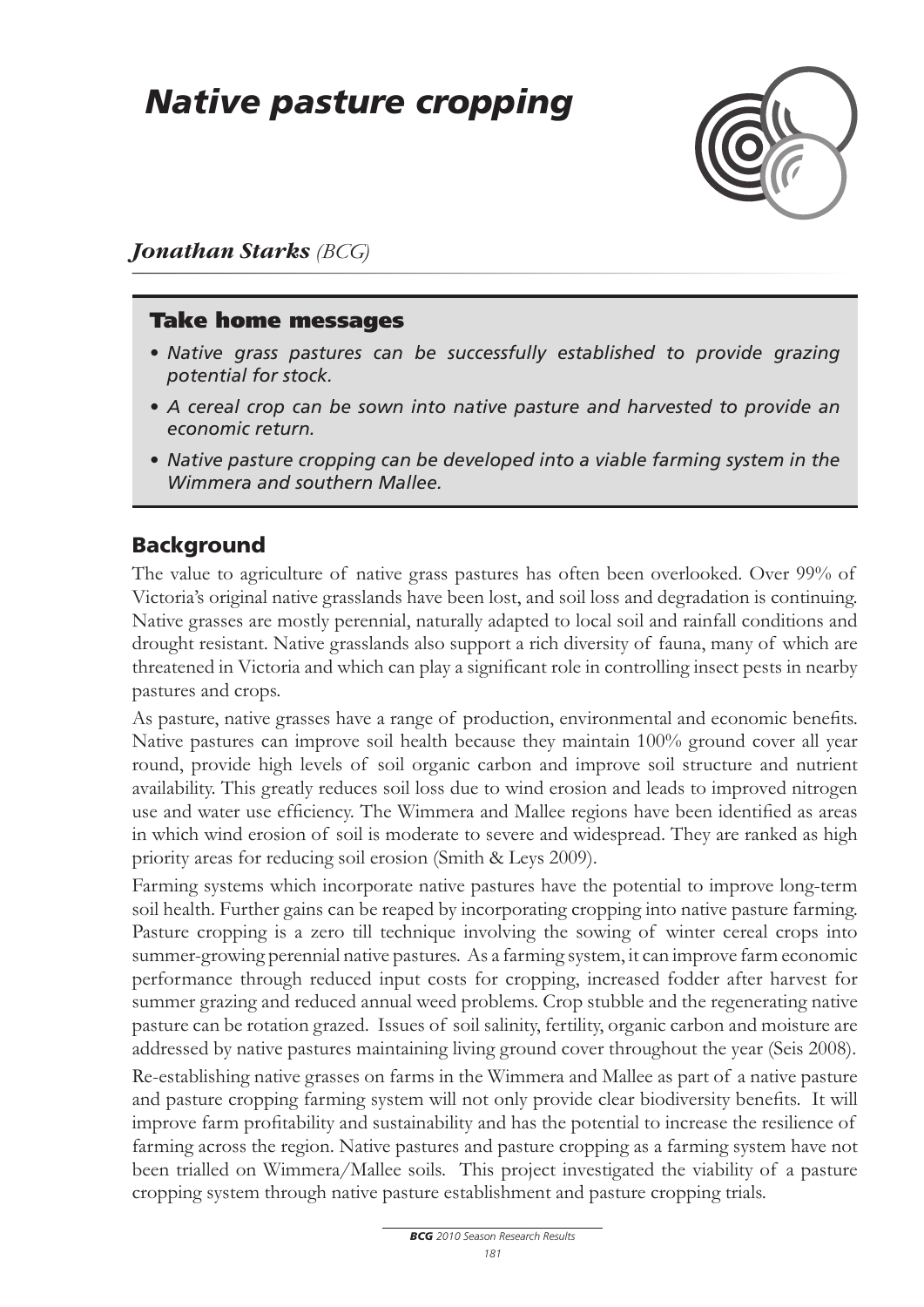## Aim

The Project aims to develop a regionally viable farming system which incorporates the establishment of native perennial pastures, cropping into native pasture and rotational grazing of the pasture and stubble. The project demonstrates the potential for native pasture farming systems in the Wimmera/Mallee region to provide clear pastoral, cropping and environmental benefits. It addresses the multiple issues of improved soil health, biodiversity gains and increased resilience through an innovative mixed farming system trial. It focuses on the establishment of native grass pastures in Wimmera and Mallee soils, cropping and rotational grazing.

The objectives are:

- to establish native pasture in trial plots on soil types representative of Wimmera and southern Mallee farming regions
- to determine what impacts native pasture may have on soil moisture levels during the nongrowing season
- to measure native pasture establishment and growth rates to determine summer grazing potential
- to sow a cereal crop into established native pasture and measure success parameters for the trial, including crop performance and yield
- to demonstrate the benefits of native pasture and pasture cropping as an alternative farming system to landholders and managers in the region.

## Method

Two soil types were chosen for the establishment of native pasture trials: a sandy soil in the southern Mallee and a heavier clay loam soil in the Wimmera.

Site 1 is situated 12km east of Hopetoun, Vic., on a sandy soil type. Mean annual rainfall is 311mm, of which 192mm (62%) falls during the growing season. In 2009, the site was sown with wheat which was sprayed and slashed in preparation for trial plot establishment.

| Location:            | Hopetoun                                                                                       |
|----------------------|------------------------------------------------------------------------------------------------|
| Number of plots:     | 12                                                                                             |
| Pasture sowing date: | 16 October 2009                                                                                |
| Pasture species:     | Red Grass Bothriochloa macra, Spider Grass Chloris truncata, Cotton Panic<br>Digitaria brownii |
| Sowing rate:         | $9\text{kg/ha}$ , each species                                                                 |
| Crop type:           | Correl wheat                                                                                   |
| Crop sowing date:    | 12 May 2010                                                                                    |
| Seeding density:     | 130 plants/ $m^2$                                                                              |
| Seeder equipment:    | Knife point, press wheel at 30cm row spacing                                                   |
| Fertiliser:          | Urea 60kg/ha                                                                                   |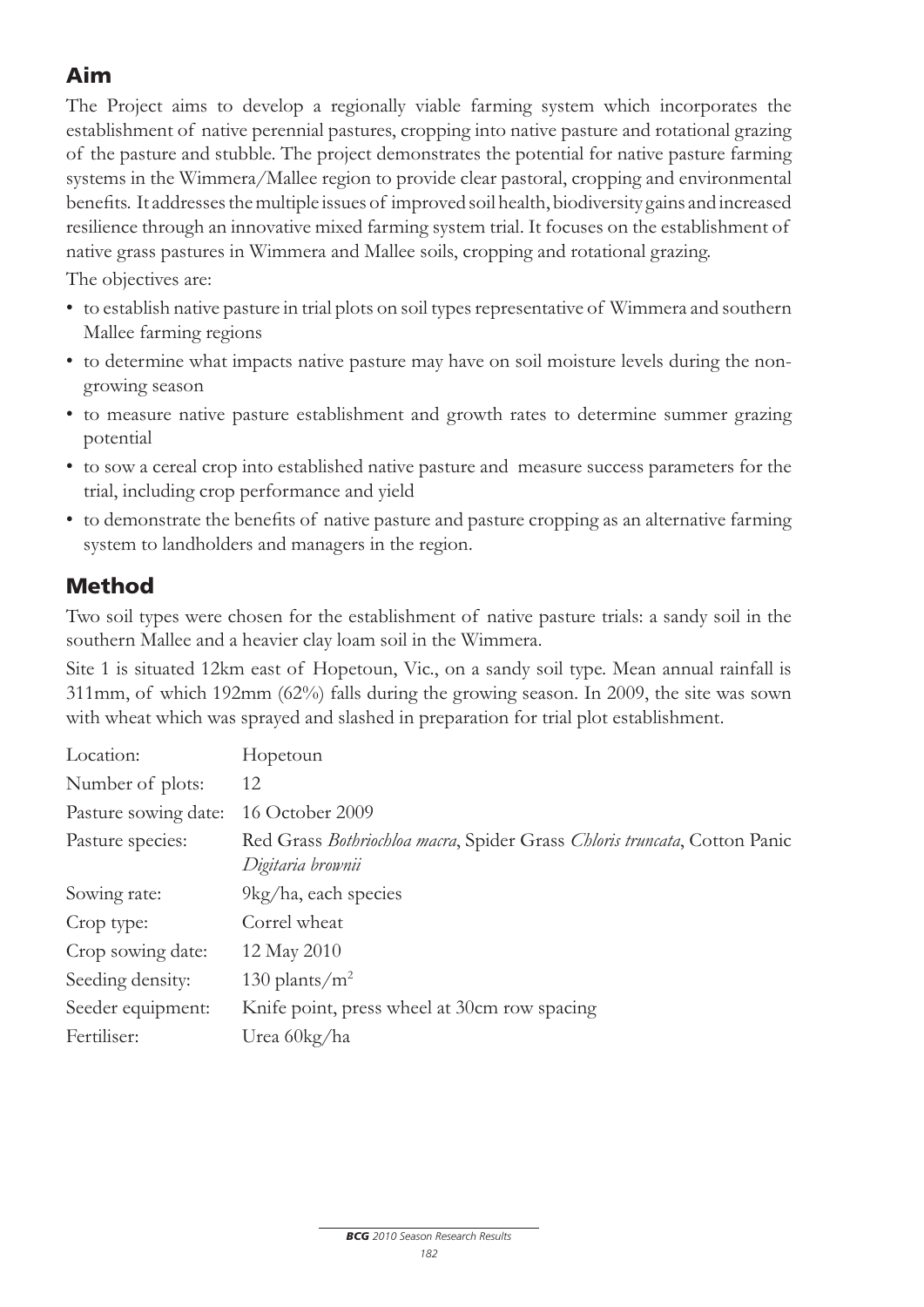*Table 1. Plot types and cropping treatments implemented at Hopetoun trial site.*

| Plot type                      | <b>Number</b><br>of plots | <b>Cropping treatment</b> | Number<br>of plots |
|--------------------------------|---------------------------|---------------------------|--------------------|
|                                |                           | Sown with Correl wheat    |                    |
| Native pasture sown            | 8                         | No wheat sown             |                    |
|                                |                           | Sown with Correl wheat    |                    |
| Fallow (not sown with pasture) | 4                         | No wheat sown             |                    |

Site 2 is at Kewell, 11km north of Longerenong, Vic., on a heavier, grey clay to red clay loam soil type. Mean annual rainfall is 414mm, of which 285mm (69%), falls during the growing season. The site was sown with field peas in 2009. Some stubble from the 2008 barley crop remained at the time of plot establishment.

| Location:            | Kewell                                                                                                             |
|----------------------|--------------------------------------------------------------------------------------------------------------------|
| Number of plots:     | 12                                                                                                                 |
| Pasture sowing date: | 15 October 2009                                                                                                    |
| Pasture species:     | Red Grass Bothriochloa macra, Tall Windmill Grass Enterapogon acicularis,<br>Silky Blue Grass Dichanthium sericeum |
| Sowing rate:         | $9\text{kg/ha}$ , each species                                                                                     |
| Crop type:           | Correl wheat                                                                                                       |
| Crop sowing date:    | 13 May 2010                                                                                                        |
| Seeding density:     | 130 plants/ $m2$                                                                                                   |
| Seeder equipment:    | Knife point, press wheel at 30cm row spacing                                                                       |
| Fertiliser:          | Urea 60kg/ha                                                                                                       |

*Table 2. Plot types and cropping treatments implemented at Kewell trial site.*

| Plot type                      | Number<br>of plots | <b>Cropping treatment</b> | Number<br>of plots |
|--------------------------------|--------------------|---------------------------|--------------------|
|                                |                    | Sown with Correl wheat    |                    |
| Native pasture sown            | 8                  | No wheat sown             |                    |
|                                |                    | Sown with Correl wheat    |                    |
| Fallow (not sown with pasture) | 4                  | No wheat sown             |                    |

Each trial plot was 6 metres wide and 28 metres long. High pasture sowing rates were chosen to ensure adequate native pasture germination and establishment. At each site, soil samples were taken at  $0 - 10$ ,  $10 - 40$ ,  $40 - 70$  and  $70 - 100$  cm depths to measure moisture levels. Samples were taken before pasture establishment, after establishment of native pastures but before sowing of the cereal crop to measure crop starting moisture and any moisture penalties from pasture presence. Pasture dry matter cuts were taken to measure growth and stock forage potential. Cereal dry matter cuts were taken to measure crop growth performance. Grain yield and quality were measured at harvest.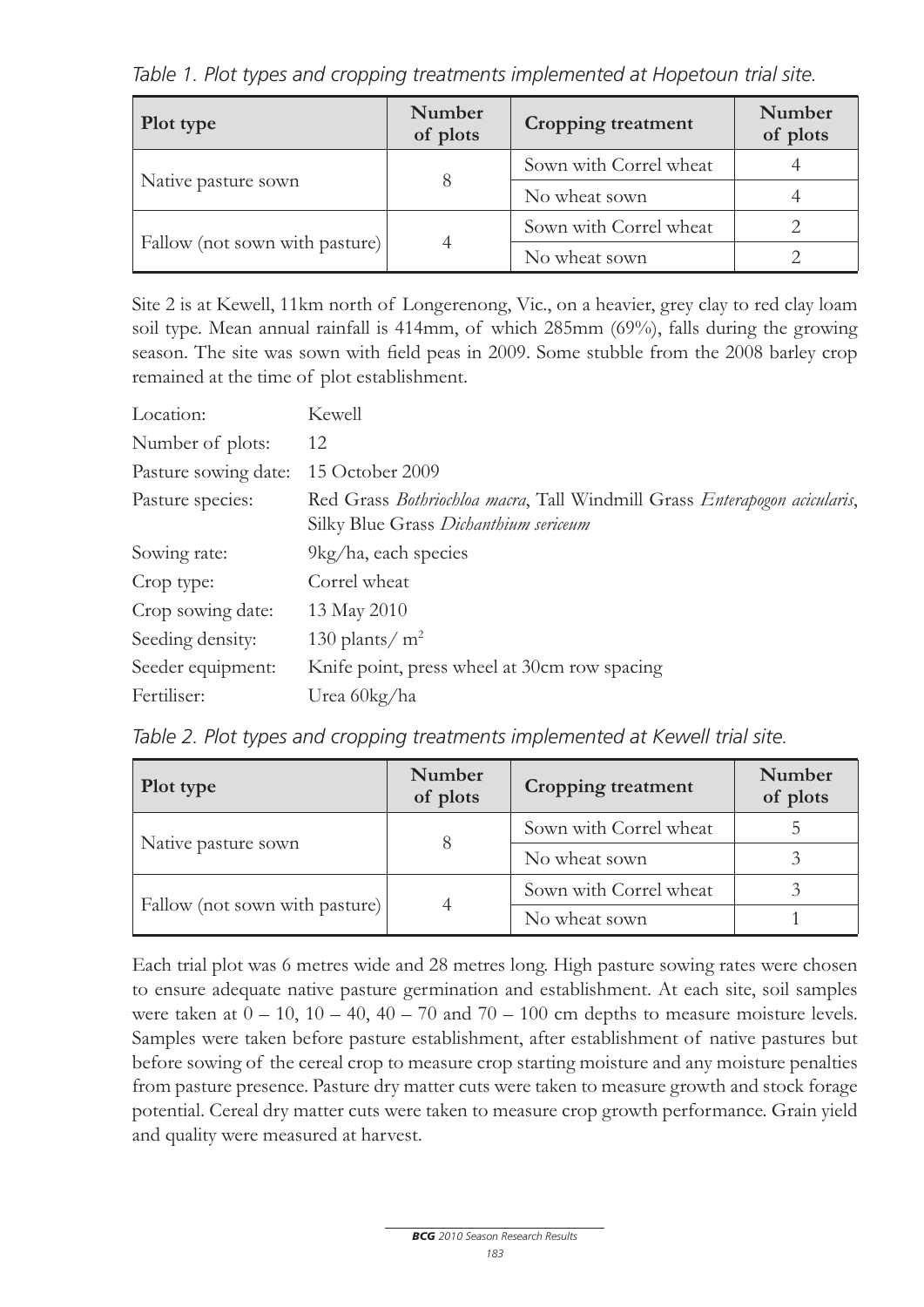## Results

#### *Native Pasture Establishment*

Trial plots were sown with native pasture in mid-October 2009. Plots were worked once with harrows to scratch the soil surface because native grass seeds should be sown to a depth of 5–10 mm. Seeds of the three native grass species were mixed together and hand broadcast. Each site was then harrowed again to ensure that the maximum number of seeds reached sowing depth.

Germination followed summer rain, with most germination occurring along old stubble lines. All three pasture species germinated, though not evenly. At Hopetoun, Spider Grass dominated and very little Cotton Panic emerged. At Kewell, Silky Blue Grass was the dominant emergent.

Dry matter cuts were taken on 18 February 2010 at Hopetoun and 17 March 2010 at Kewell. Pasture had been growing for five months at Hopetoun and six months at Kewell. The results are shown in table 3.

| Trial site | Mean weight<br>(kg/ha) | Range (kg/ha)    | Sample size<br>(number of cuts) |
|------------|------------------------|------------------|---------------------------------|
| Hopetoun   | 230.1                  | $86.1 - 450.0$   |                                 |
| Kewell     | 750.1                  | $244.4 - 1469.4$ |                                 |

*Table 3. Native pasture dry matter results (kg/ ha) from the two trial sites.*

The two sites are not comparable because they occur on different soil types, in different rainfall zones and involve different native pasture species. However, the results do show the potential summer forage available from native pastures.

#### *Soil test results*

At Hopetoun, trial starting moisture was sampled on 20 August 2009. Post-summer pasture growth and cereal crop starting moisture were sampled on 18 March 2010. Due to the dryness of the soil in March, core samples could be taken only to 60cm depth. The post-summer pasture growth and cereal crop starting moisture soil test results are shown in table 4.

*Table 4. Post-summer pasture growth and cereal crop starting plant available water (PAW) mm, levels by depth (cm) at Hopetoun.*

| <b>Plot type</b>       | Plant available water (mm) |              |              |               |
|------------------------|----------------------------|--------------|--------------|---------------|
|                        | $1 - 10$ cm                | $10 - 40$ cm | $40 - 70$ cm | $70 - 100$ cm |
| Native Pasture $(n=1)$ | 3.0                        | 12.1         | 9.O          | -             |
| No pasture $(n=1)$     |                            | 19.2         | 15.5         | -             |

The results show lower PAW levels in the pasture plot compared with the plot with no pasture, though only one sample was taken and statistical significance could not be tested.

At Kewell, the starting moisture was sampled on 1 October 2009. Post-summer pasture growth and crop starting moisture were sampled on 19 March 2010. The post-summer pasture growth and cereal crop starting moisture soil test results are shown in table 5.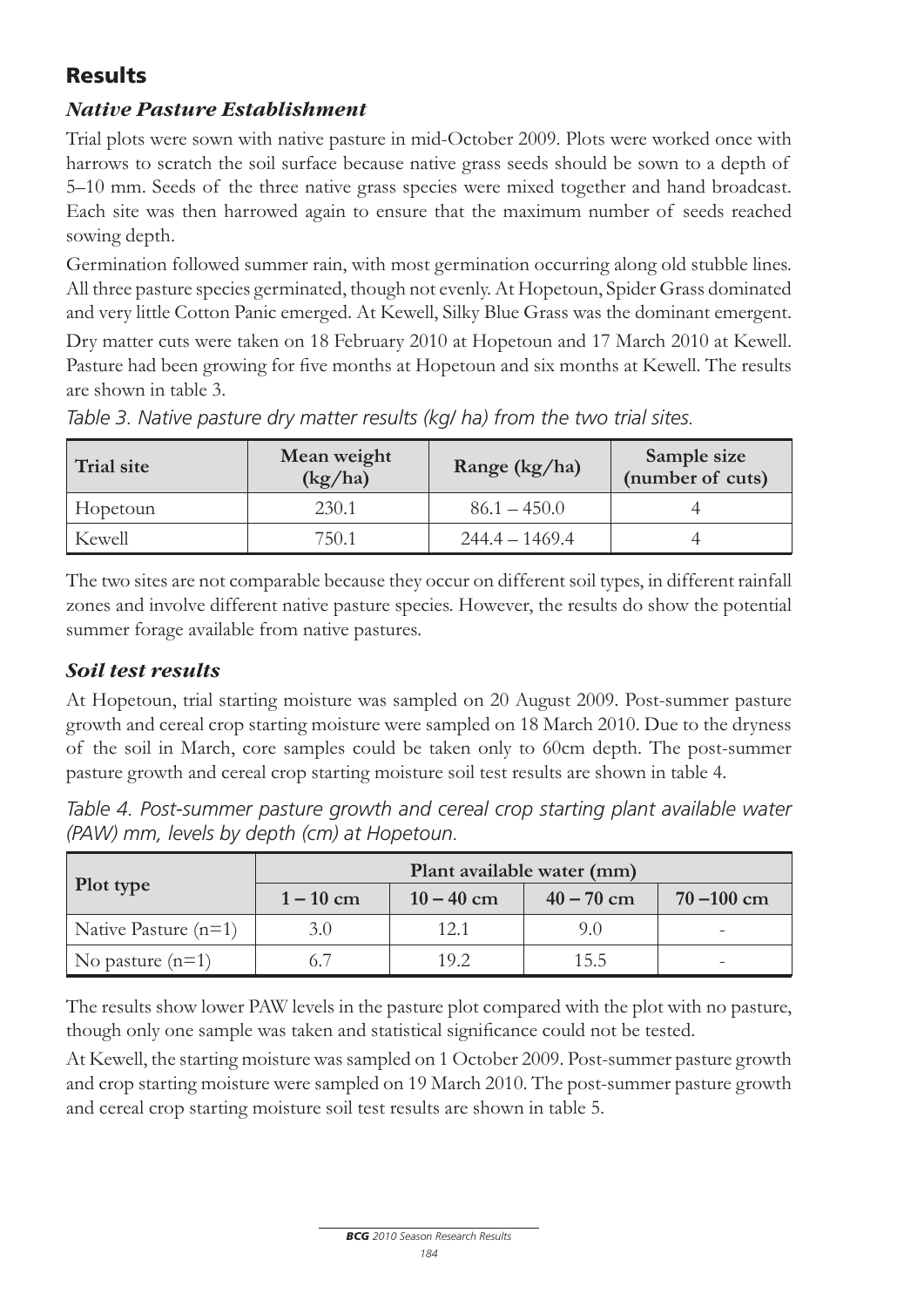*Table 5. Post-summer pasture growth and cereal crop starting plant available water (PAW) levels by depth (cm) at Kewell.*

| <b>Treatment</b>                | Plant available water (mm) |                            |                             |                             |
|---------------------------------|----------------------------|----------------------------|-----------------------------|-----------------------------|
|                                 | $1-10$ cm                  | $10 - 40$ cm               | $40 - 70$ cm                | $70 - 100$ cm               |
| Native Pasture $(n=3)$          | $-6.0$                     | $-1.6$                     | 5.8                         | 6.5                         |
| No pasture $(n=3)$              | $-7.5$                     | 27.3                       | 24.6                        | 15.3                        |
| P value<br>CV(%)<br>LSD $(5\%)$ | 0.593<br>41.6<br><b>NS</b> | 0.067<br>75.2<br><b>NS</b> | 0.423<br>152.1<br><b>NS</b> | 0.474<br>112.6<br><b>NS</b> |

The results show that, although the PAW levels were lower at all depths in the native plots, the differences were not significant.

#### *Cropping trial results*

Correl wheat was sown into pasture and non-pasture plots at both trial sites in mid-May 2010. Dry matter cuts at GS32 were taken at Hopetoun on 26 August 2010 and at Kewell on 3 September 2010. The results are shown in table 7.

|                | Mean dry matter weight (kg/ha) |                |  |  |
|----------------|--------------------------------|----------------|--|--|
| Treatment      | Hopetoun $(n=2)$               | Kewell $(n=6)$ |  |  |
| Native Pasture | 1677                           | 1680           |  |  |
| No Pasture     | 1699                           | 1964           |  |  |
| P value        |                                | 0.325          |  |  |
| CV(%)          |                                | 25.8           |  |  |
| LSD $(5\%)$    |                                | <b>NS</b>      |  |  |

*Table 7. Cereal dry matter cut results at the two trial sites.*

The results in table 7 show no significant difference in the dry matter weights between plots sown with native pasture and plots with no native pasture at Kewell. The results for Hopetoun also show very little difference, though, due to a small sample size, significance could not be tested.

The Hopetoun trial site was harvested on 4 December 2010. The Kewell trial site was harvested on 28 December 2010. The results are shown in tables 8 and 9. Yield figures have been corrected to 11.5% moisture to standardise grain yield results.

*Table 8. Cereal results for trial plots at Hopetoun. Sample size and mean yield, protein, moisture and screenings are shown.*

| <b>Treatment</b>       | Yield $(t/ha)$ | Protein<br>(%) | Moisture<br>$(\%)$ | <b>Screenings</b><br>(0/0) |
|------------------------|----------------|----------------|--------------------|----------------------------|
| Native Pasture $(n=4)$ | 2.4            | 8.3            | 10.5               | 8.8                        |
| No pasture $(n=2)$     | 3.2            | 9.8            | 10.5               | 6.9                        |
| P value                | 0.035          | 0.042          | 0.50               | 0.423                      |
| LSD $(5\%)$<br>CV(%)   | 0.594<br>1.8   | 1.27<br>1.1    | 0.64<br>0.5        | 18.85<br>18.1              |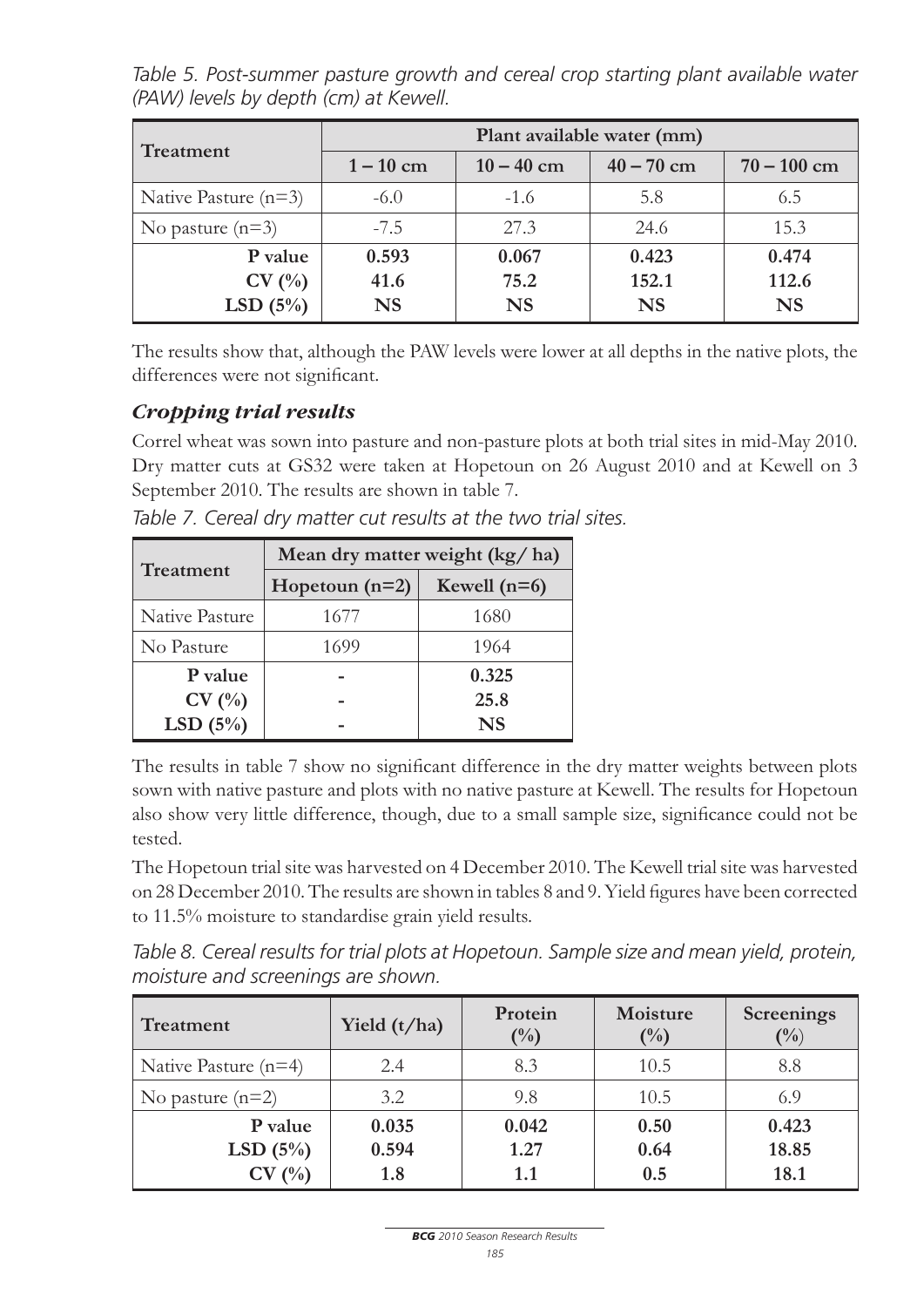The results for Hopetoun show that wheat grown in the native pasture plots had significantly lower yield and protein compared with the plots with no pasture. Moisture levels and percentage screenings were not significantly different.

| <b>Treatment</b>                | Yield $(t/ha)$        | Protein<br>$(\%)$    | Moisture<br>$\binom{0}{0}$ | <b>Screenings</b><br>(0/0) |
|---------------------------------|-----------------------|----------------------|----------------------------|----------------------------|
| Native Pasture $(n=5)$          | 3.4                   | 10.4                 | 11.1                       | 4.2                        |
| No Pasture $(n=3)$              | 3.0                   | 9.9                  | 11.1                       | 4.3                        |
| P value<br>LSD $(5\%)$<br>CV(%) | 0.123<br>2.26<br>19.8 | 0.162<br>3.43<br>9.5 | 0.423<br>0.287<br>0.7      | 0.973<br>6.42<br>43        |

*Table 9. Cereal results for trial plots at Kewell. Sample size and mean yield, protein, moisture and screening percentages are shown.*

The results for Kewell show no significant differences between treatments in any of the crop performance measures.

## Interpretation

The 2010 trial demonstrated that native pasture can be successfully established on Wimmera and southern Mallee soils under 2010 seasonal conditions and can provide summer forage within six months of sowing. The pasture dry matter results were quite varied and probably reflect the patchy nature of germination and establishment of the grasses in the first year. However, native grasses are largely perennial and will improve their pasture forage potential with continued growth over subsequent seasons.

Despite the short growth period, the pasture dry matter results compare favourably with results from a pasture cropping trial in the WA wheatbelt where perennial pasture yields ranged from 130 to 2520kg/ha (Nicholls 2010). The results for Hopetoun are lower than those from a BCG perennial pastures trial, also at Hopetoun, where five subtropical grass varieties produced mean dry weights of approximately 850 to 1400kg/ha after growing for 16 months (Craig 2010).

The only significant findings from the cereal phase of the trial were lower grain yield and protein levels in native pasture plots at the Hopetoun trial site. This is most likely due to lower levels of plant available water at sowing, as indicated by the soil test results. The lower protein results suggest less available nitrogen. It is possible that the urea levels applied at the start of the trial were insufficient for the crop growing in the sandy soil. By contrast, the cereal trial results for Kewell showed no significant differences in yield or quality, though the lower values for the pasture plots suggest a trend towards a pasture penalty.

The trial results showed that, under suitable seasonal conditions, it is possible to sow and harvest a cereal crop from native pasture. In Mallee sand soil types, such as at Hopetoun, native pastures were observed to reduce grain yield and quality. Crop performance may not be so affected in a Wimmera clay soil, such as at Kewell, with little or no penalty from cropping into native pasture. In a pasture cropping farming system, crop yield results should be viewed in the broader context of the summer grazing benefits available.

In the longer term, native grass pasture has the potential to provide on-going stock forage value. In seasons in which soil moisture levels are suitable, native pastures can also be successfully cropped, supporting a farming system that provides both a cropping and grazing return.